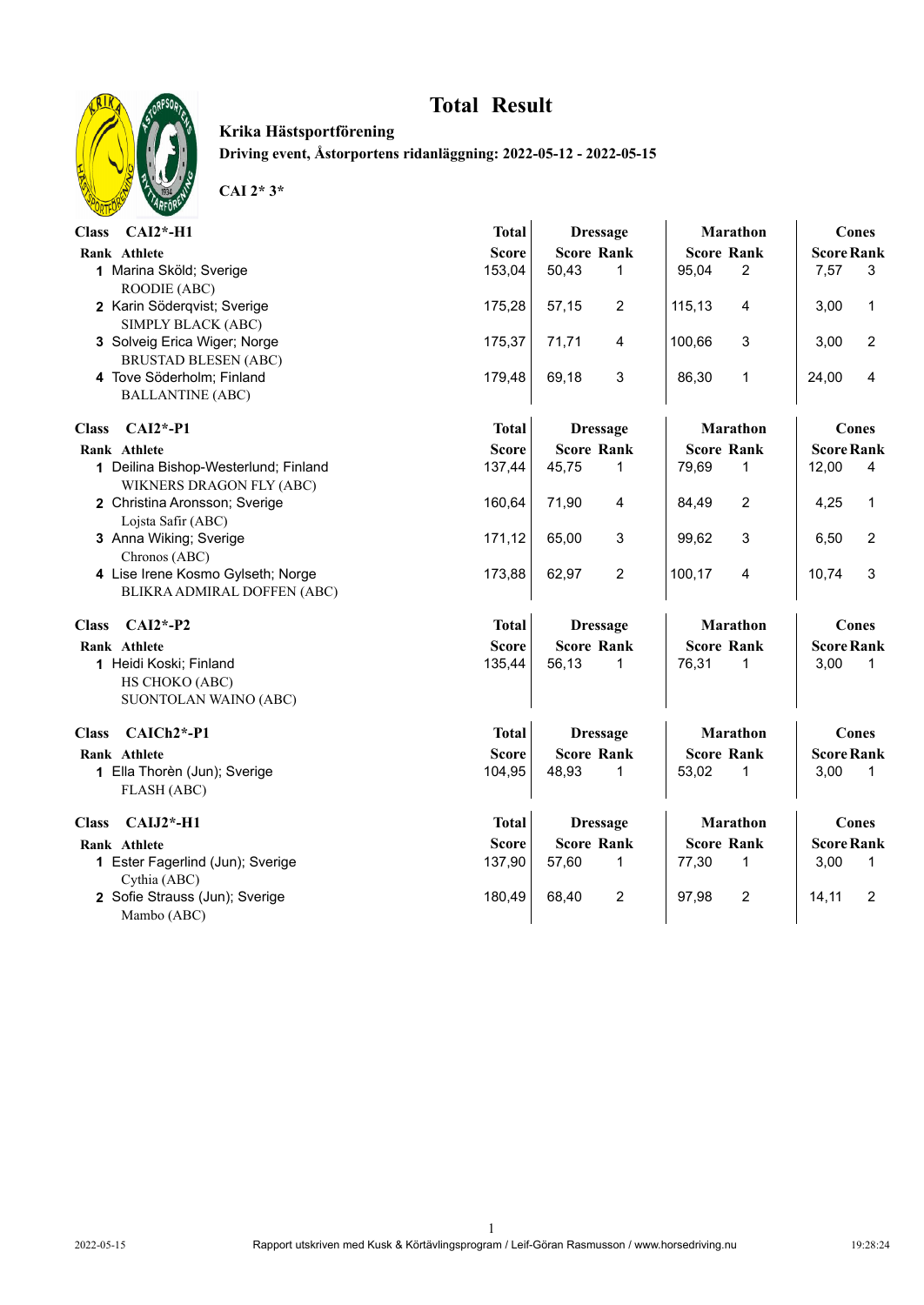

**Krika Hästsportförening Driving event, Åstorportens ridanläggning: 2022-05-12 - 2022-05-15**

| $CAIJ2*-P1$<br><b>Class</b>                                  | <b>Total</b> | <b>Dressage</b>         | <b>Marathon</b>   | <b>Cones</b>           |  |
|--------------------------------------------------------------|--------------|-------------------------|-------------------|------------------------|--|
| Rank Athlete                                                 | <b>Score</b> | <b>Score Rank</b>       | <b>Score Rank</b> | <b>Score Rank</b>      |  |
| 1 Saga Pettersson (Jun); Sverige                             | 124,94       | 53,47                   | $\overline{2}$    | 0,00                   |  |
| Mintus (ABC)                                                 |              | $\mathbf{1}$            | 71,47             | $\overline{2}$         |  |
| 2 Natalie Hellberg (Jun); Sverige                            | 131,02       | 54,53                   | 3                 | 5                      |  |
| Sibelle (ABC)                                                |              | 2                       | 73,13             | 3,36                   |  |
| 3 Victoria Persson (Jun); Sverige                            | 131,78       | 3                       | 73,98             | 3,00                   |  |
| Stackarps Jalisco (ABC)                                      |              | 54,80                   | 4                 | 4                      |  |
| 4 Adriana Johansen Lund Støen (Jun); Norge                   | 135,41       | 67,07                   | 68,34             | $\mathbf{1}$           |  |
| FRONDRAIG CARDI BACH (ABC)                                   |              | 7                       | 1                 | 0,00                   |  |
| 5 Solveig Eline Gulestøl Eikeberg (Jun); Norge               | 141,47       | 58,53                   | 80,98             | 3                      |  |
| <b>BJARTA BJARNHILD (ABC)</b>                                |              | 4                       | 5                 | 1,96                   |  |
| 6 Mimmi Olskims (Jun); Sverige                               | 153,83       | 58,53                   | 86,41             | $\overline{7}$         |  |
| Bluewater Simon (ABC)                                        |              | 4                       | 6                 | 8,89                   |  |
| 7 Saga Pettersson (Jun); Sverige                             | 170,96       | 71,07                   | 94,33             | 5,56                   |  |
| PASADENA DUN'OH (ABC)                                        |              | 8                       | $\overline{7}$    | 6                      |  |
| 8 Alice Elisabeth Rausand Kvalø (Jun); Norge                 | 174,14       | 60,13                   | 102,01            | 8                      |  |
| STJERNEFRIKK (ABC)                                           |              | 6                       | 8                 | 12,00                  |  |
| <b>CAIU252*-H1</b><br><b>Class</b>                           | <b>Total</b> | <b>Dressage</b>         | <b>Marathon</b>   | Cones                  |  |
| Rank Athlete                                                 | <b>Score</b> | <b>Score Rank</b>       | <b>Score Rank</b> | <b>Score Rank</b>      |  |
| 1 Linnea Kristiansen; Sverige                                | 118,55       | 44,22                   | 74,33             | 0,00                   |  |
| Lady Lexington (ABC)                                         |              | $\mathbf{1}$            | 1                 | 1                      |  |
| 2 Sunniva Maria Hilling; Norge                               | 147,06       | 60,99                   | $\overline{c}$    | 3                      |  |
| TEMPERS AMILLION (ABC)                                       |              | 3                       | 81,66             | 4,41                   |  |
| 3 Vilde Hedemark Valen-Sendstad (YD); Norge                  | 183,45       | 69,92                   | 109,92            | $\overline{c}$         |  |
| KP'S DARK DIVINITY (ABC)                                     |              | 4                       | 3                 | 3,61                   |  |
| Tabea Lucia Kargoll; Danmark<br><b>GHANA HEDEGAARD (ABC)</b> |              | $\overline{2}$<br>54,56 | Eliminated        | 9,50<br>$\overline{4}$ |  |
| CAIU252*-P1<br><b>Class</b>                                  | <b>Total</b> | <b>Dressage</b>         | <b>Marathon</b>   | Cones                  |  |
| Rank Athlete                                                 | <b>Score</b> | <b>Score Rank</b>       | <b>Score Rank</b> | <b>Score Rank</b>      |  |
| 1 Sanna Manfredsson (YD); Sverige                            | 130,09       | 46,73                   | 76,64             | 6,72                   |  |
| Dorthealyst Tristan (ABC)                                    |              | $\mathbf 1$             | 1                 | 2                      |  |
| 2 Oliver Sternhag (YD); Sverige                              | 171,76       | 63,65                   | $\overline{c}$    | 12,00                  |  |
| <b>BRANNORNAS DAVINCI (ABC)</b>                              |              | 4                       | 96,11             | 4                      |  |
| 3 Mari Elisabeth Syversen Kobbeltvedt (YD); Norge            | 186,11       | 3                       | 3                 | 3                      |  |
| KALDHEIMS SILJE (ABC)                                        |              | 56,44                   | 118,66            | 11,01                  |  |
| Elise Strauss (YD); Sverige<br>Sir James (ABC)               |              | 55,35<br>2              | Eliminated        | 6,00<br>$\mathbf{1}$   |  |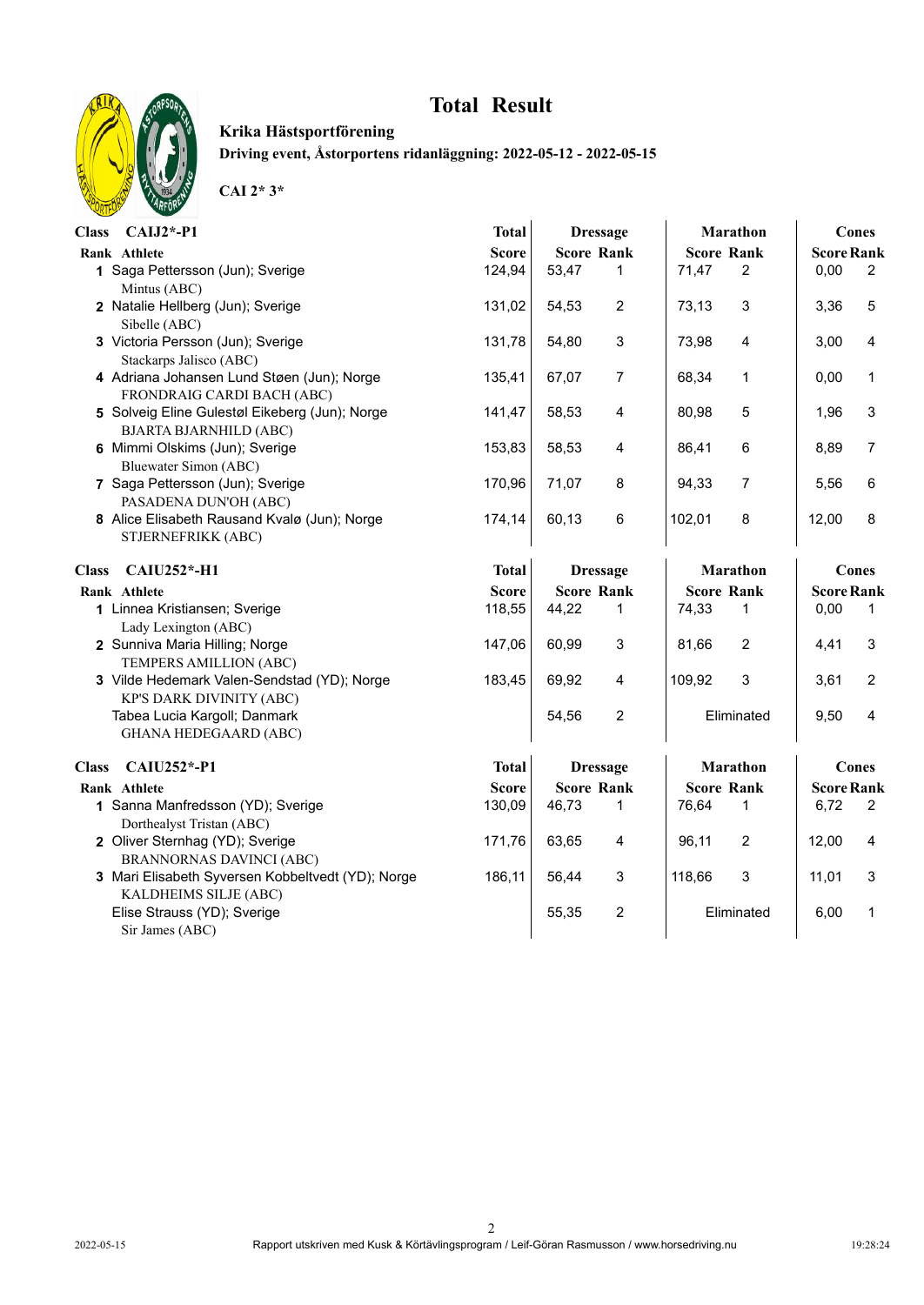

**Krika Hästsportförening Driving event, Åstorportens ridanläggning: 2022-05-12 - 2022-05-15**

| Class CAI3*-P1                                                                                                       | <b>Total</b> | <b>Dressage</b>         | <b>Marathon</b>          | Cones                    |
|----------------------------------------------------------------------------------------------------------------------|--------------|-------------------------|--------------------------|--------------------------|
| Rank Athlete                                                                                                         | <b>Score</b> | <b>Score Rank</b>       | <b>Score Rank</b>        | <b>Score Rank</b>        |
| 1 Raisa Takkinen; Finland                                                                                            | 127,94       | 50,33                   | 77,61                    | 0,00                     |
| KOOIHUSTER HARRO (ABC)                                                                                               |              | 3                       | 1                        | 1                        |
| 2 Johan Herner; Sverige                                                                                              | 132,61       | $\overline{c}$          | 79,50                    | 3                        |
| Störtebekers Big Cracker (ABC)                                                                                       |              | 50,11                   | 3                        | 3,00                     |
| 3 Johny Sjödin; Sverige                                                                                              | 138,71       | 56,88                   | 78,83                    | $\,$ 5 $\,$              |
| Why Me (ABC)                                                                                                         |              | 4                       | $\overline{2}$           | 3,00                     |
| 4 Karina Blaabjerg; Danmark                                                                                          | 142,54       | 49,00                   | 84,54                    | 9                        |
| TT CALLE CONSTANTIN (ABC)                                                                                            |              | 1                       | 4                        | 9,00                     |
| 5 Lida Sjödin; Sverige                                                                                               | 153,64       | 63,76                   | 86,88                    | 4                        |
| La Perla (ABC)                                                                                                       |              | 7                       | $\overline{5}$           | 3,00                     |
| 6 Simon Lande; Norge                                                                                                 | 157,15       | 5                       | $\overline{7}$           | $\overline{7}$           |
| DALBYS MAISOL (ABC)                                                                                                  |              | 58,21                   | 94,64                    | 4,30                     |
| 7 Anna Racking; Sverige                                                                                              | 164,02       | 59,21                   | 8                        | 8                        |
| HARDOHOEVE'S MARINA (ABC)                                                                                            |              | 6                       | 99,30                    | 5,51                     |
| 8 Pia Petersson; Sverige                                                                                             | 171,19       | 8                       | 9                        | 6                        |
| Power Magic (ABC)                                                                                                    |              | 65,54                   | 101,88                   | 3,77                     |
| 9 Lene Elnegaard-Woodall; Danmark                                                                                    | 174,42       | 69,54                   | 92,88                    | 12,00                    |
| <b>SUNZETT FUJI (ABC)</b>                                                                                            |              | 10                      | 6                        | 10                       |
| 10 Johanna Carlberg; Sverige                                                                                         | 177,02       | 66,54                   | 10                       | $\sqrt{2}$               |
| Rephartox Maysun (ABC)                                                                                               |              | 9                       | 110,48                   | 0,00                     |
| $CAI3*-P2$<br><b>Class</b>                                                                                           | <b>Total</b> | <b>Dressage</b>         | <b>Marathon</b>          | Cones                    |
| Rank Athlete                                                                                                         | <b>Score</b> | <b>Score Rank</b>       | <b>Score Rank</b>        | <b>Score Rank</b>        |
| 1 Maria Buchwald; Danmark (Four-in-hand)<br><b>DON 553 (ABC)</b><br>BLOKLANDS HOEVE CUPIDO (ABC)                     | 140,54       | 43,72<br>1              | 96,82<br>4               | 0,00<br>4                |
| 2 Niels S. Petersen; Danmark<br>MAILUNDS MAGIC JOHNSON (AC)<br>MAILUNDS PENDRAGON (DNK) (ABC)<br>FAGWYR SUNDANCE (B) | 141,27       | 57,40<br>3              | 83,87<br>$\mathbf{1}$    | $\mathsf 3$<br>0,00      |
| 3 Marika Strömberg; Sverige                                                                                          | 151,09       | 59,55                   | 88,54                    | 6                        |
| Exact 630 (ABC)                                                                                                      |              | 4                       | $\overline{2}$           | 3,00                     |
| Pusers Mazarin (ABC)<br>4 Louise Kaiholm; Danmark<br>CORNDONFORD ICARUS (ABC)<br>RAYNE (ABC)                         | 157,44       | 5<br>64,62              | 3<br>92,82               | $\boldsymbol{2}$<br>0,00 |
| 5 Hanna Holstein; Sverige<br>Linhagens Oj (ABC)<br>Linhagens Okej (AB)<br>Linhagens Okidoki (C)                      | 162,13       | 51,95<br>2              | 110,18<br>5              | 0,00                     |
| 6 Carina Sandberg; Sverige<br>Minydon Mojo 90090 (ABC)<br>Rakker (ABC)                                               | 178,94       | 65,51<br>6              | 110,92<br>6              | 2,51<br>$\,$ 5 $\,$      |
| 7 Mia Ventoniemi; Finland<br>LIZALIE MIRIS (ABC)<br>HS LUZILLE MIRIS (ABC)                                           | 184,54       | 65,63<br>$\overline{7}$ | 112,68<br>$\overline{7}$ | $\boldsymbol{7}$<br>6,23 |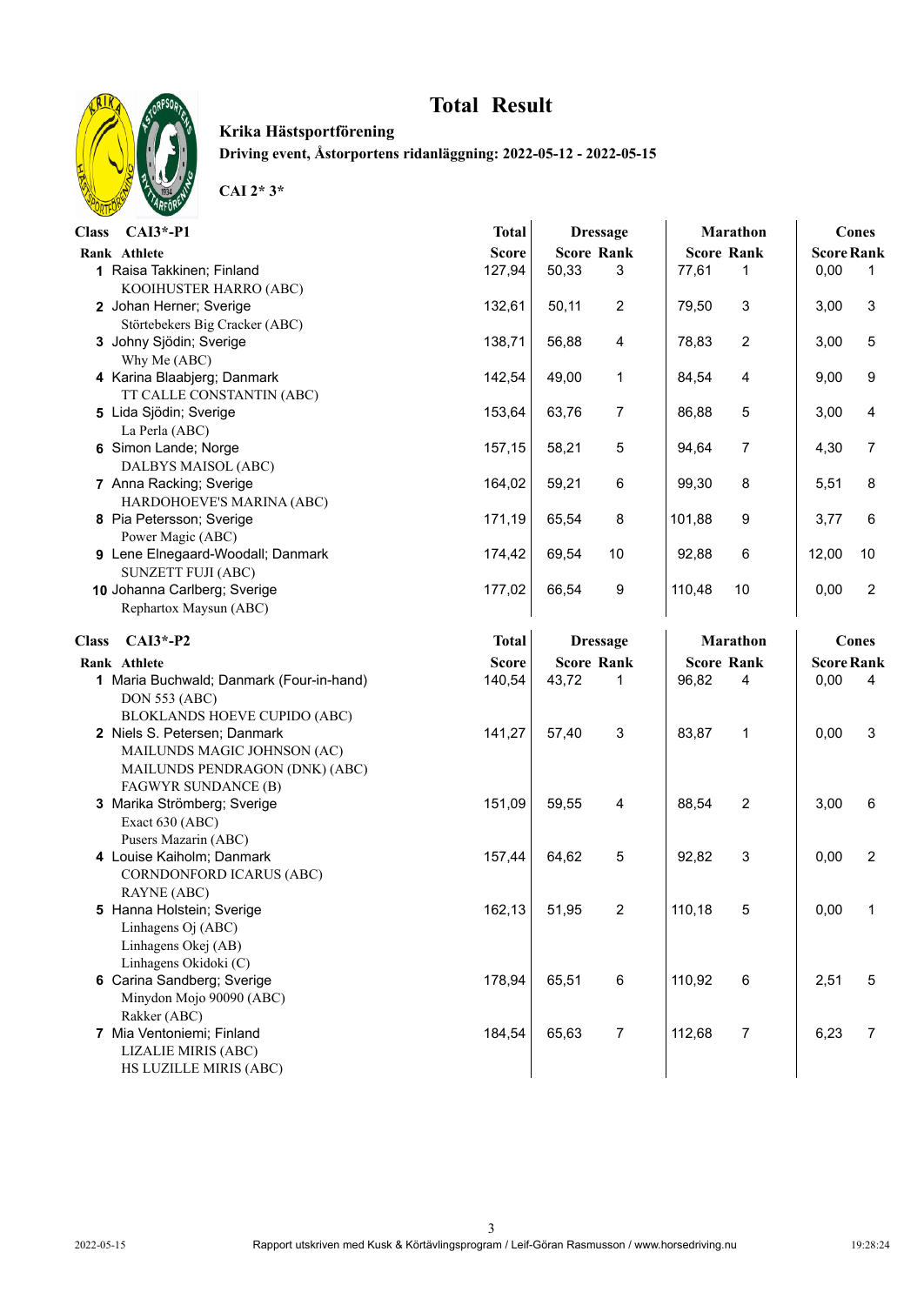

**Krika Hästsportförening Driving event, Åstorportens ridanläggning: 2022-05-12 - 2022-05-15**

| <b>Class</b><br>$CAI3*-H1$      | <b>Total</b> |       | <b>Dressage</b>   |        | <b>Marathon</b>   |                   | <b>Cones</b>     |
|---------------------------------|--------------|-------|-------------------|--------|-------------------|-------------------|------------------|
| Rank Athlete                    | <b>Score</b> |       | <b>Score Rank</b> |        | <b>Score Rank</b> | <b>Score Rank</b> |                  |
| 1 Talvikki Järvinen; Finland    | 134,02       | 44,45 | 1                 | 86,57  | $\overline{4}$    | 3,00              | 8                |
| <b>DANSER T (ABC)</b>           |              |       |                   |        |                   |                   |                  |
| 2 Maria Henriksson; Norge       | 139,72       | 51,33 | 4                 | 88,39  | 5                 | 0,00              | 4                |
| JELVIRO (ABC)                   |              |       |                   |        |                   |                   |                  |
| 3 Wenche Johannesen; Norge      | 141,30       | 52,88 | 6                 | 85,42  | 3                 | 3,00              | 13               |
| ENGKILDEGAARDS SATURN (ABC)     |              |       |                   |        |                   |                   |                  |
| 4 Helle Jespersen Frid; Danmark | 142,64       | 49,78 | $\overline{c}$    | 92,86  | 9                 | 0,00              | 3                |
| VOJUMGAARDS DUBAI (ABC)         |              |       |                   |        |                   |                   |                  |
| 5 Jeanette Lund Støen; Norge    | 143,56       | 64,88 | 12                | 78,68  | $\mathbf{1}$      | 0,00              | 5                |
| PENLANGRUG BLACK KNIGHT (ABC)   |              |       |                   |        |                   |                   |                  |
| 6 Thomas Sjöberg; Sverige       | 145,17       | 57,88 | 11                | 84,29  | $\overline{c}$    | 3,00              | 10               |
| Solo Tu (ABC)                   |              |       |                   |        |                   |                   |                  |
| 7 Øivind Mikkelsen; Norge       | 146,48       | 52,44 | $\mathbf 5$       | 94,04  | 10                | 0,00              | $\mathbf{1}$     |
| CARTOON HEDEGAARD (ABC)         |              |       |                   |        |                   |                   |                  |
| 8 Åke Larsson; Sverige          | 152,28       | 55,33 | 8                 | 96,95  | 12                | 0,00              | $\overline{7}$   |
| Wittstein 2 (ABC)               |              |       |                   |        |                   |                   |                  |
| 9 Thomas Sjöberg; Sverige       | 153,67       | 56,55 | 9                 | 94,12  | 11                | 3,00              | 12               |
| DEVOTION YL (ABC)               |              |       |                   |        |                   |                   |                  |
| 10 Karina Blaabjerg; Danmark    | 153,81       | 57,32 | 10                | 90,49  | $\overline{7}$    | 6,00              | 14               |
| PEARLS RED DESIGN (ABC)         |              |       |                   |        |                   |                   |                  |
| 11 Camilla Lind; Sverige        | 156,43       | 53,77 | $\overline{7}$    | 90,66  | 8                 | 12,00             | 17               |
| Arcantijn (ABC)                 |              |       |                   |        |                   |                   |                  |
| 12 Ben Simonsén; Finland        | 161,04       | 67,76 | 13                | 90,28  | 6                 | 3,00              | $\boldsymbol{9}$ |
| RAGYOGO (ABC)                   |              |       |                   |        |                   |                   |                  |
| 13 Henrik Høper; Danmark        | 165,97       | 50,33 | $\mathsf 3$       | 115,64 | 16                | 0,00              | $\overline{c}$   |
| SABEL (ABC)                     |              |       |                   |        |                   |                   |                  |
| 14 Åke Larsson; Sverige         | 174,89       | 70,98 | 15                | 103,91 | 13                | 0,00              | 6                |
| Sune (ABC)                      |              |       |                   |        |                   |                   |                  |
| 15 Anneli Blomberg; Sverige     | 190,24       | 74,20 | 16                | 104,47 | 14                | 11,57             | 16               |
| LANGOA BARTON (ABC)             |              |       |                   |        |                   |                   |                  |
| 16 Karin Bondeson; Sverige      | 200,55       | 84,52 | 17                | 110,03 | 15                | 6,00              | 15               |
| Amorant (ABC)                   |              |       |                   |        |                   |                   |                  |
| 17 Cecilia Qvarnström; Sverige  | 202,75       | 70,64 | 14                | 129,11 | 17                | 3,00              | 11               |
| Joe-Joe (ABC)                   |              |       |                   |        |                   |                   |                  |